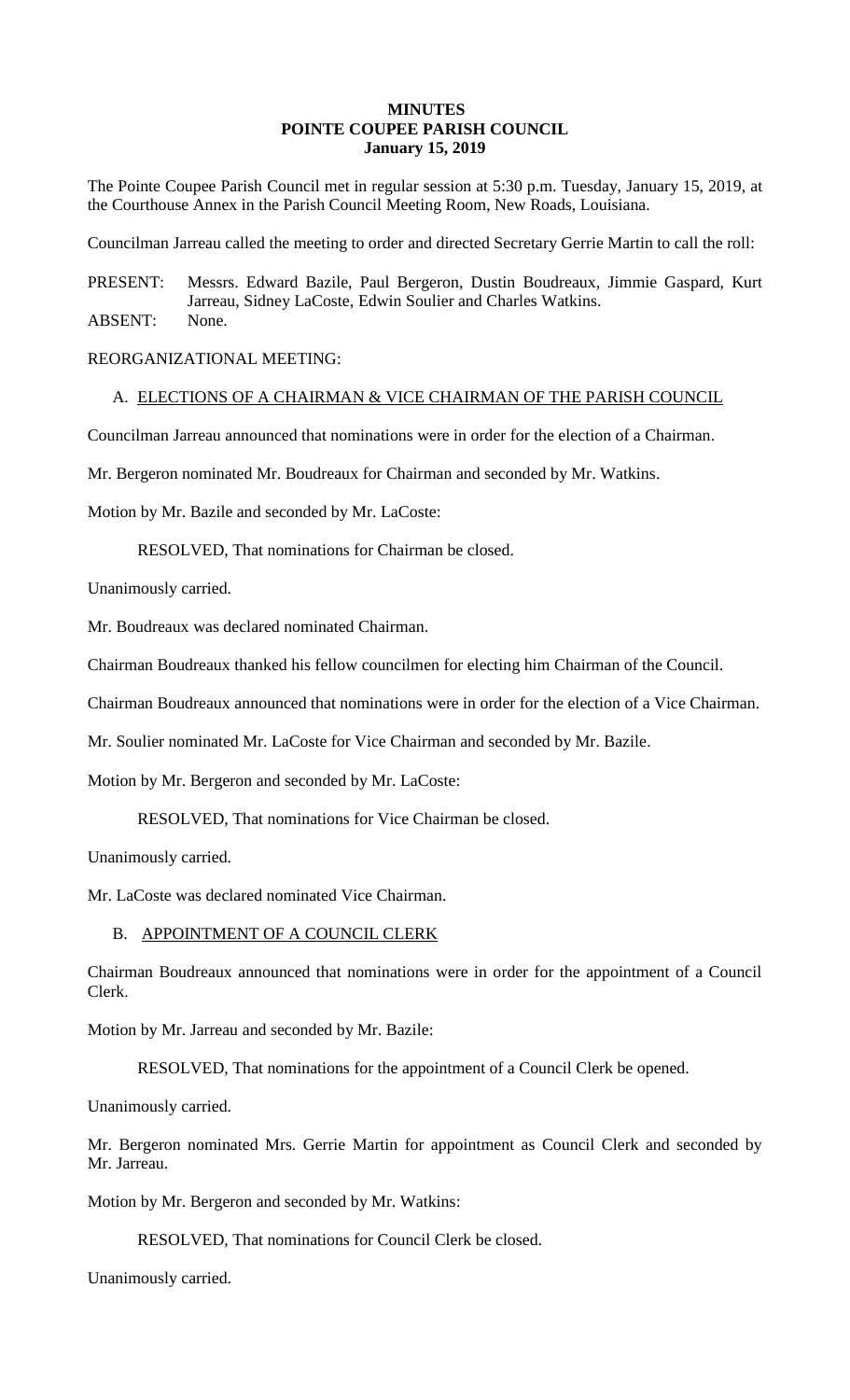**January 15, 2019** 2

Mrs. Martin was declared appointed Council Clerk.

Mrs. Martin thanked the Council for her appointment as Council Clerk.

Chairman Boudreaux expressed thanks and appreciation to everyone in the audience for attending their meeting. On behalf of the Council and Parish President, he asked for the public's patience and respect as they transition into the new parish form of government.

#### APPROVAL OF JANUARY 8, 2019 MINUTES

Motion by Mr. LaCoste and seconded by Mr. Soulier:

RESOLVED, That the minutes of January 8, 2019 meeting of the Police Jury be adopted as presented and published in the official journal.

Unanimously carried.

### CONSIDER AMENDMENTS TO THE AGENDA

There were no amendments to the agenda.

### PRESIDENT'S REPORT

President Major Thibaut congratulated Chairman Boudreaux, Vice Chairman LaCoste and Clerk Martin on their appointments.

President Thibaut reported on the following:

- Updates on the remaining appointments of the Directors of Public Works, Public Utilities and Recreation; and upcoming meetings and review of the proposals for the collection and disposal of solid waste in the parish.
- Reviews of consolidations of certain services with the municipalities in the parish; evaluation of current procedures for possible amendments by the Council; personnel; inventory of all assets; boards, commissions and committees; and ordinances for possible amendments.

On behalf of the Council, Councilman Jarreau thanked President Thibaut for assisting them during their transition as new members of the Council.

#### PUBLIC COMMENTS ON AGENDA ITEMS

There were no public comments

## INTRODUCTION OF ORDINANCES FOR PUBLICATION & PUBLIC HEARING:

A. AN ORDINANCE AMENDING CHAPTER 2, ARTICLE II OF SECTION 2-21 OF THE PARISH CODE OF ORDINANCES RELATIVE TO ESTABLISHING MEETING DATES AND TIMES FOR THE PARISH COUNCIL (PUBLIC HEARING WILL BE HELD FEBRUARY 12, 2019)

Motion by Mr. Bazile and seconded by Mr. Soulier:

## NOTICE OF INTEODUCTION OF ORDINANCE AND OF PUBLIC HEARING

NOTICE IS HEREBY GIVEN that a proposed ordinance amending Chapter 2, Article II of Section 2-21 of the Code of Ordinances of the Parish of Pointe Coupee, Louisiana, relative to establishing meeting dates and times for the Pointe Coupee Parish Council, and further providing with respect thereto has been introduced before the Pointe Coupee Parish Council, and that a public hearing will be held relative thereto at 5:30 p.m., Tuesday, February 12, 2019 at the Parish Council Meeting Room, Courthouse Annex, 160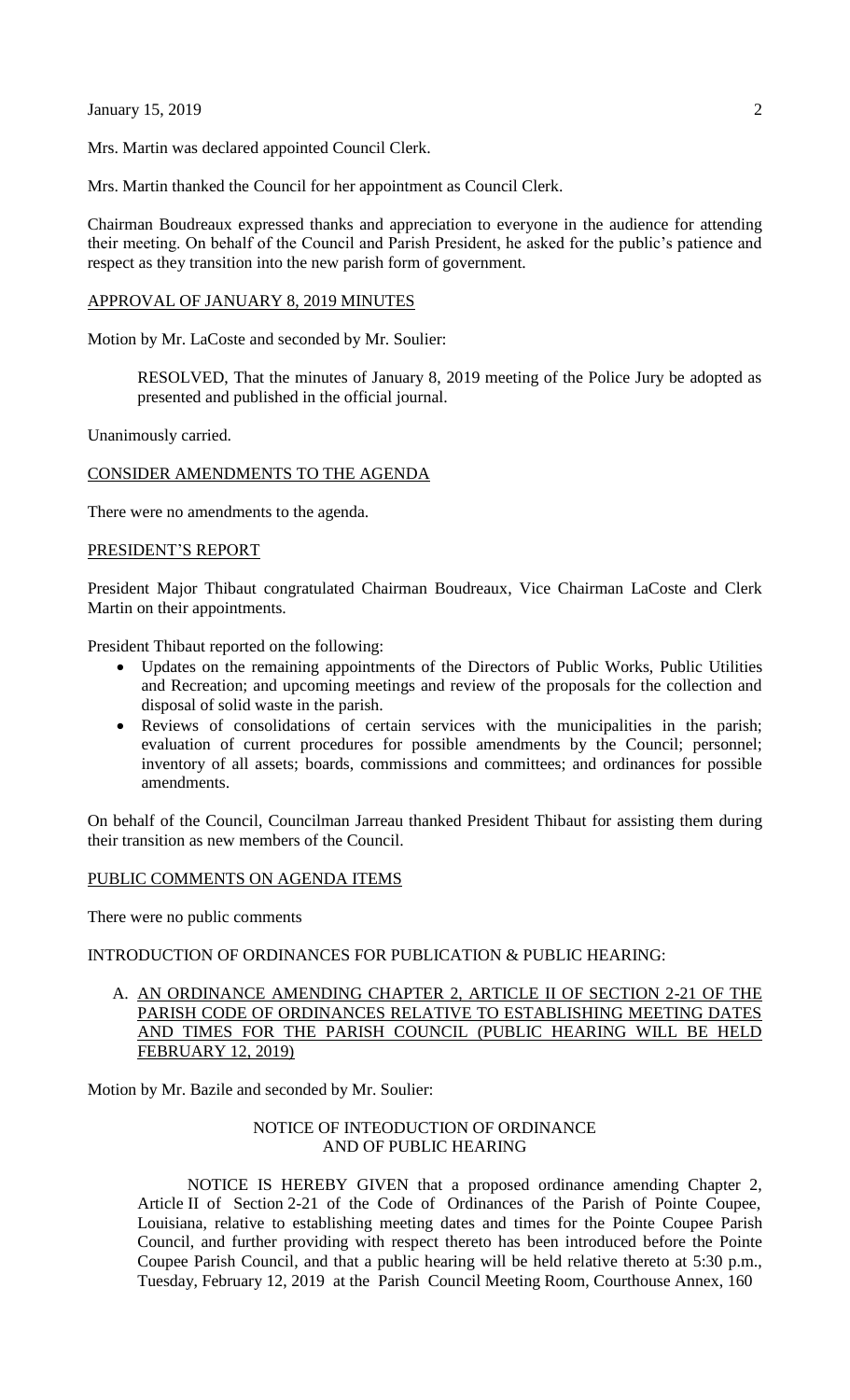East Main Street, New Roads, Louisiana, after which said ordinance may be considered for adoption. All interested persons are urged to attend.

The Chairman called for a roll call vote that resulted as follows:

YEAS: Messrs. Gaspard, LaCoste, Soulier, Watkins, Jarreau, Bazile, Bergeron and Boudreaux.

NAYS: None.

ABSENT: None.

On a vote of 8-0-0, the motion carried.

B. AN ORDINANCE AMENDING ARTICLE VI, SECTION 5 OF THE PARISH CODE OF ORDINANCES RELATIVE TO ADOPTING THE CODE OF RULES & REGULATIONS FOR THE PARISH COUNCIL (PUBLIC HEARING WILL BE HELD FEBRUARY 12, 2019)

Motion by Mr. LaCoste and seconded by Mr. Watkins:

#### NOTICE OF INTEODUCTION OF ORDINANCE AND OF PUBLIC HEARING

NOTICE IS HEREBY GIVEN that a proposed ordinance amending Article VI, Section 5 of the Code of Ordinances of the Parish of Pointe Coupee, Louisiana, relative to adopting the Code of Rules & Regulations for the Pointe Coupee Parish Council, and further providing with respect thereto has been introduced before the Pointe Coupee Parish Council, and that a public hearing will be held relative thereto at 5:30 p.m., Tuesday, February 12, 2019 at the Parish Council Meeting Room, Courthouse Annex, 160 East Main Street, New Roads, Louisiana, after which said ordinance may be considered for adoption. All interested persons are urged to attend.

The Chairman called for a roll call vote that resulted as follows:

YEAS: Messrs. Bergeron, Bazile, Jarreau, Watkins, Soulier, LaCoste, Gaspard and Boudreaux.

NAYS: None.

ABSENT: None.

On a vote of 8-0-0, the motion carried.

### RESOLUTIONS:

# APPROVAL TO ADD JOSEPH H. MAJOR THIBAUT, JR. TO ALL SIGNATURE CARDS AT REGIONS BANK & REMOVE KYLE OLINDE

Motion by Mr. Watkins and seconded by Mr. Bazile:

RESOLVED, That Mr. Joseph H. Major Thibaut, Jr. be added to all signature cards at Regions Bank, and Mr. Kyle Olinde be removed from all signature cards at Regions Bank for the Parish of Pointe Coupee.

Unanimously carried.

## APPROVAL TO REJECT ALL BIDS FOR THE 2018 LCDBG WASTEWATER SYSTEM IMPROVEMENTS PROJECT

Motion by Mr. Bazile and seconded by Mr. Soulier:

RESOLVED, That upon the recommendation of Professional Engineering Consultants Corporation, that all bids received for the 2018 LCDBG Wastewater System Improvements Project be rejected, because all bids exceeded the project budget.

Unanimously carried.